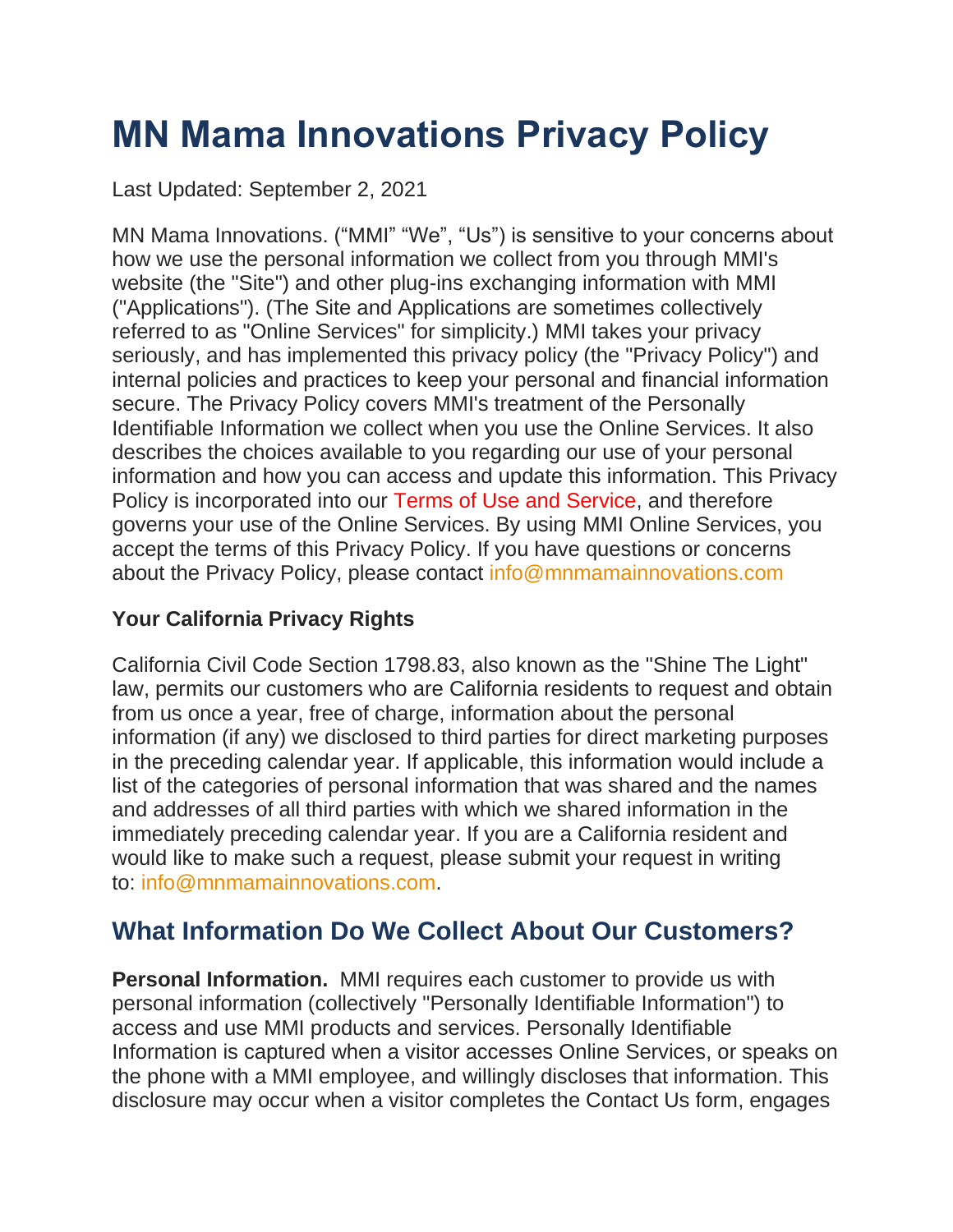in transactions, contacts customer service, or participates in contests, promotions, surveys, forums, content submissions, requests for suggestions, or other aspects of services offered by MMI.

Personally Identifiable Information includes but is not limited to: "Contact Us Data", such as your name, address, city, state, zip code, phone number, and email address, social media profiles which you link to your account and any other information you voluntarily provide.

**Traffic Data.** MMI may collect a variety of visitor data such as IP addresses, browser settings, internet service provider (ISP) information, referring/exit pages, operating systems, date/time stamps, and clickstream data (collectively "Visitor Data"). The Site may use Visitor Data to compile traffic data about the types of visitors who use the Site at specific intervals (collectively "Traffic Data").

We may use Traffic Data to analyze Site traffic, but this information is not examined for Personally Identifiable Information. We may also use Traffic Data to diagnose problems with our server, administer our Site, or display content according to your preferences. Visitor Data and Traffic Data may also be shared with business partners, affiliates, or advertisers on an aggregated and anonymous basis.

**Cookies.** MMI may use the standard cookie feature of major browser applications and third-party providers, including Google Analytics features (Remarketing, Google Display Network Impression Reporting, the DoubleClick Campaign Manager Integration and Google Analytics Demographics and Interest Reporting), or employ internally developed cookies and tracking codes, that allow MMI to store a small piece of data on a visitor's computer, or any other device a visitor uses to access Online Services, about his or her visit to the Site or use of Applications. MMI does not capture Personally Identifiable Information in cookies or use cookies to mine Personally Identifiable Information. You can remove persistent cookies by following directions provided in your Internet browser's "help" directory. If you reject cookies, you may still use our site, but your ability to use some areas of our site, such order forms, will be limited.

To learn how to manage Flash cookies, please [click here.](http://www.macromedia.com/support/documentation/en/flashplayer/help/settings_manager.html)

Users may opt out of Google's use of cookies [here.](https://www.google.com/settings/u/0/ads/authenticated)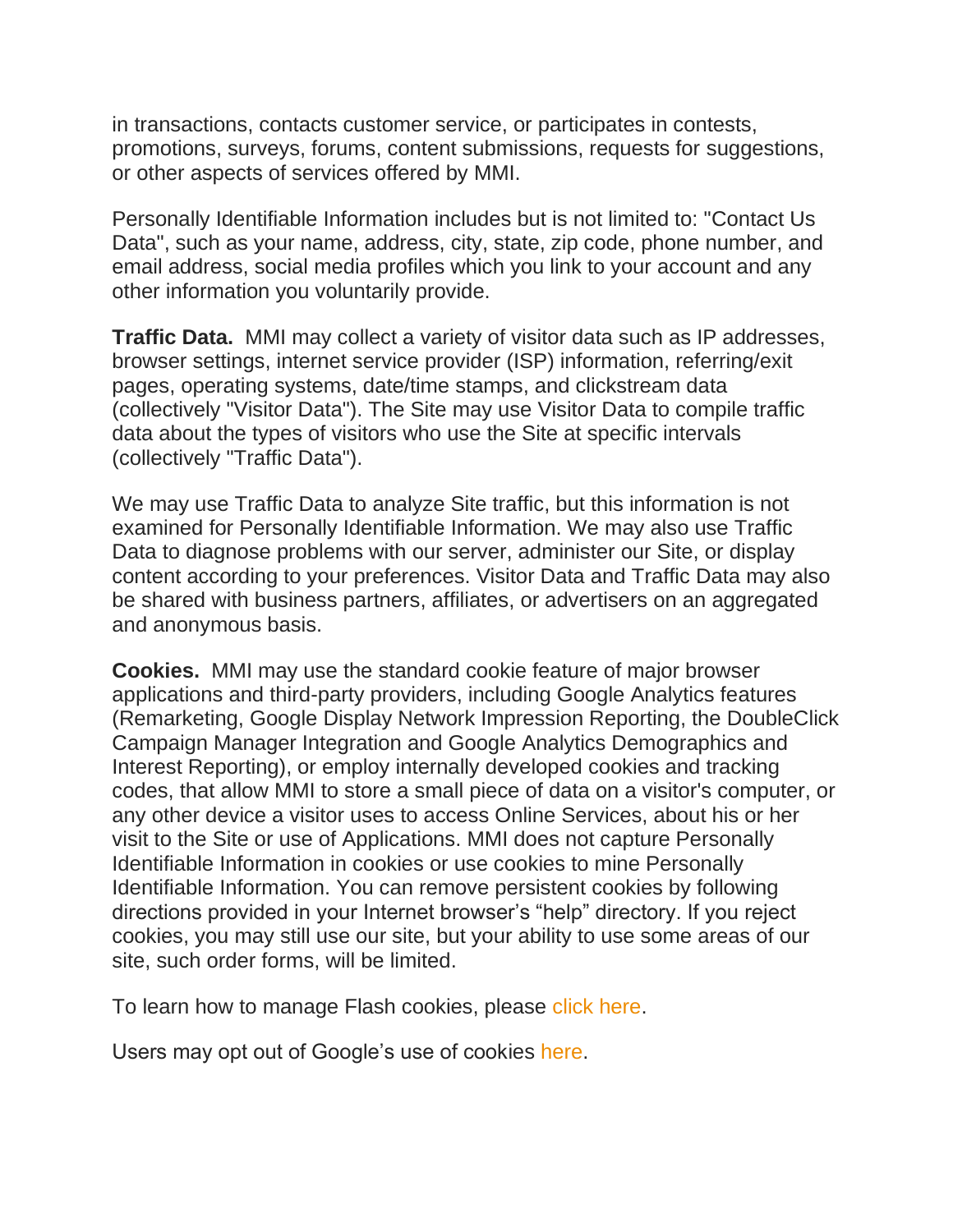**Web Beacons.** We may employ a software technology called clear gifs (a.k.a. web beacons), that help us track referrals from our partners and affiliates and better manage content on our site. Clear gifs are tiny graphics with a unique identifier, similar in function to cookies, and are used to track the online movements of web users. In contrast to cookies, which are stored on a user's computer hard drive, clear gifs are embedded invisibly on web pages and are about the size of the period at the end of this sentence. We do not tie the information gathered by clear gifs to our customers' Personally Identifiable Information.

**3rd Party Tracking.** The use of tracking technologies by our service providers, technology partners or other 3rd party assets (such as social media links) on the site is not covered by our Privacy Policy. These 3rd parties may use cookies, clear gifs, images, and scripts to help them better manage their content on our site. We do not have access or control over these technologies. We do not tie the information gathered to our Customers' or Users' Personally Identifiable Information.

We may collect the information of 3rd party individuals as necessary, such as to ask our customers to indicate beneficiaries of a will, record shareholders of a company, or register authorized contacts to access their MMI account. **MMI uses this information for the sole purpose of administering its services for our customers, and does not use such information for any other reason.**

If you believe that one of your contacts has provided us with your personal information and you would like to request that it be removed from our database, please contact us at [info@mnmamainnovations.com.](mailto:support@picanetwork.org)

**Testimonials and Reviews.** We display personal testimonials of satisfied customers received through email surveys. We ask for your specific consent as part of the survey. If you wish to update or delete your testimonial, you can contact us at [info@mnmamainnovations.com.](mailto:support@picanetwork.org) We also display customer reviews. If you provide a review that we display and wish to update or delete it, you can also contact us at [info@mnmamainnovations.com.](mailto:support@picanetwork.org)

**Calls/Electronic Communications.** In the regular course of our business, we may receive a confirmation when you open or click on content in an email from us, which helps us make our communications to you more useful and interesting. If you do not wish to receive email from MMI, you may unsubscribe from our mailing list by using the "Unsubscribe" link on any of the emails we send or by sending us an email at [info@mnmamainnovations.com.](mailto:support@picanetwork.org)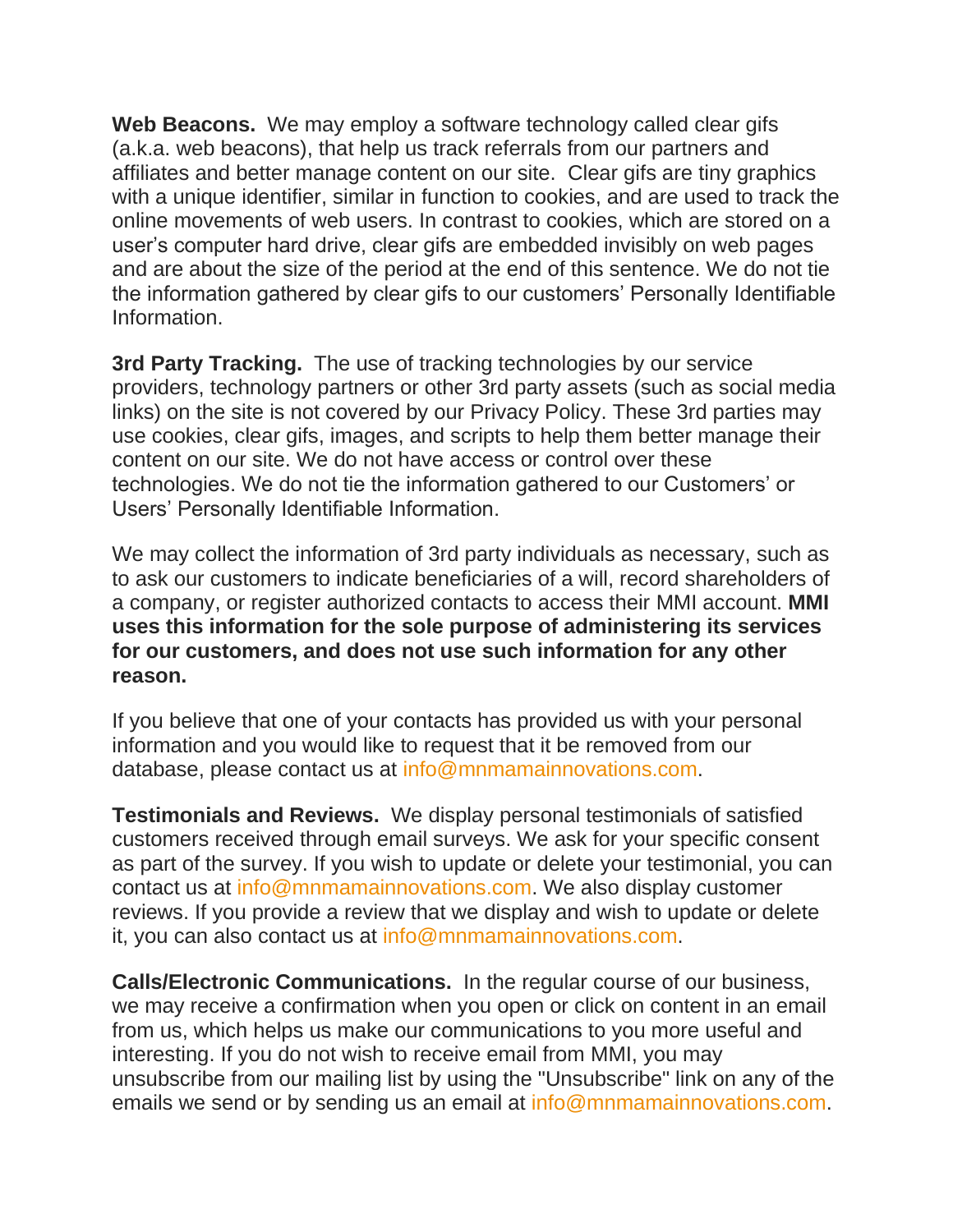### **How Do We Use the Information We Collect and Do We Share the Information We Receive?**

We use information we collect from the Online Services to communicate with you. For example, you may receive a welcome email that, and later receive communications responding to your inquiries, providing services you request. We may occasionally send service-related announcements, for example, to alert you of an update to our service offering.

**Opting Out.** We may send promotional emails and newsletters from time to time to users who completed the "Contact Us Form" on the site and to those who have opted in to receive such emails. Generally, you may not opt-out of service-related or transactional communications, which are not promotional. If you do not wish to receive service-related communications, you may request to be removed from our contact list by contacting Customer Care at [info@mnmamainnovations.com.](mailto:support@picanetwork.org) However, you can opt-out of promotional communications by using the "Unsubscribe" link and following the unsubscribe instructions in any electronic communication or by emailing us at [info@mnmamainnovations.com.](mailto:support@picanetwork.org)

You may choose not to provide MMI with Personally Identifiable Information or you may turn off cookies in your browser by changing its settings. If you make these decisions, you may continue to use the Online Services and browse its pages. However, MMI cannot process orders without Personally Identifiable Information.

**Surveys, Sweepstakes, and Contests**. We may provide you the opportunity to participate in surveys on our site, to measure customer satisfaction. If you participate, we may request certain personally identifiable information from you. Participation in these surveys, sweepstakes, or contests is completely voluntary and you therefore have a choice whether or not to disclose this information. The requested information typically includes name, email address, and mailing address.

We use this information to notify contest winners and award prizes, to monitor site traffic or personalize the site, and/or to send participants an email newsletter.

We may use a third-party service provider to conduct these surveys or contests; that company will be prohibited from using our users' personal information for any other purpose. We will not share the personal information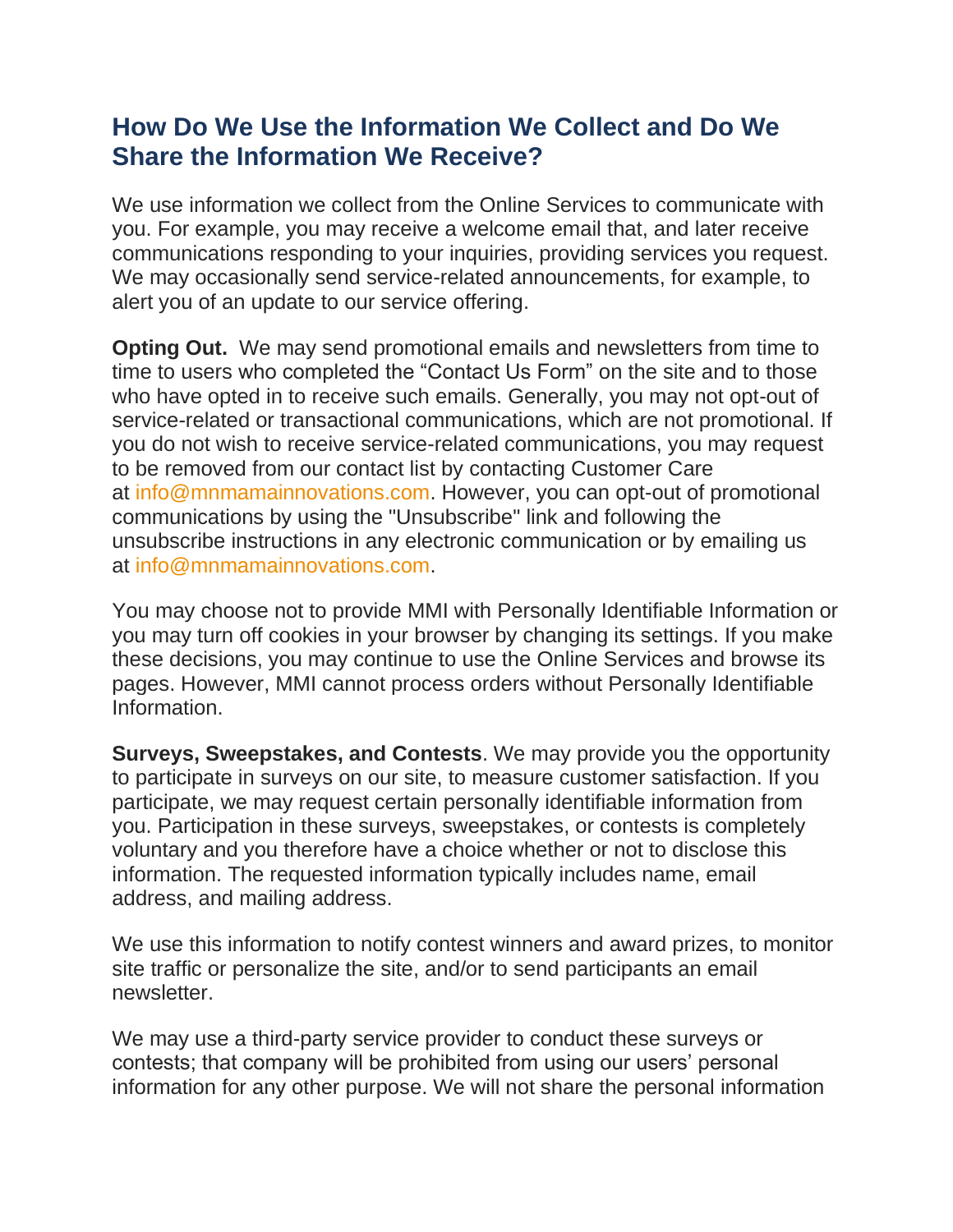you provide through a contest or survey with other third parties unless we give you prior notice and choice.

#### **We share customer information with third-parties only as follows:**

**Third Party Marketing.** Unless specifically authorized by you, we do not provide Personally Identifiable Information to third parties for marketing purposes. If you express interest in a third party offer or purchase a package that includes a third-party offer, we may provide your Personally Identifiable Information to that third party solely in connection with the offer you have selected.

**Required by Law.** We may also disclose your personal information: as required by law, such as in response to a subpoena, a lawful request by a public authority, including to meet national security or law enforcement requirements, or similar legal process, and when we believe in good faith that disclosure is necessary to protect our rights, protect your safety or the safety of others, investigate fraud, or respond to a legal request.

**Visitor Demographics.** Contact Data and Traffic Data are used to gather general statistics about our customers and visitors. We may use Demographic Data to generate collective information about our users, but not in a way that identifies any user specifically. For example, we may inform third parties about the number of registered users and unique visitors, and the pages most frequently browsed.

**Service Providers.** We may share your Personally Identifiable Information with companies that provide support services to us (such as a printer or email service provider), help us market our products and services, or for training purposes. These companies may need information about you in order to perform their functions. These companies are not authorized to use the information we share with them for any other purpose.

**Blogs and Forums.** The Site may include a publicly accessible blog and interactive forum. You should be aware that any information you provide in these areas may be read, collected, and used by others who access them. You should use caution when deciding whether to disclose your personal information in these areas of the site. To request removal of your personal information from our community forums, contact us at [info@mnmamainnovations.com.](mailto:support@picanetwork.org) In some cases, we may not be able to remove your personal information, in which case we will let you know if we are unable to do so and why.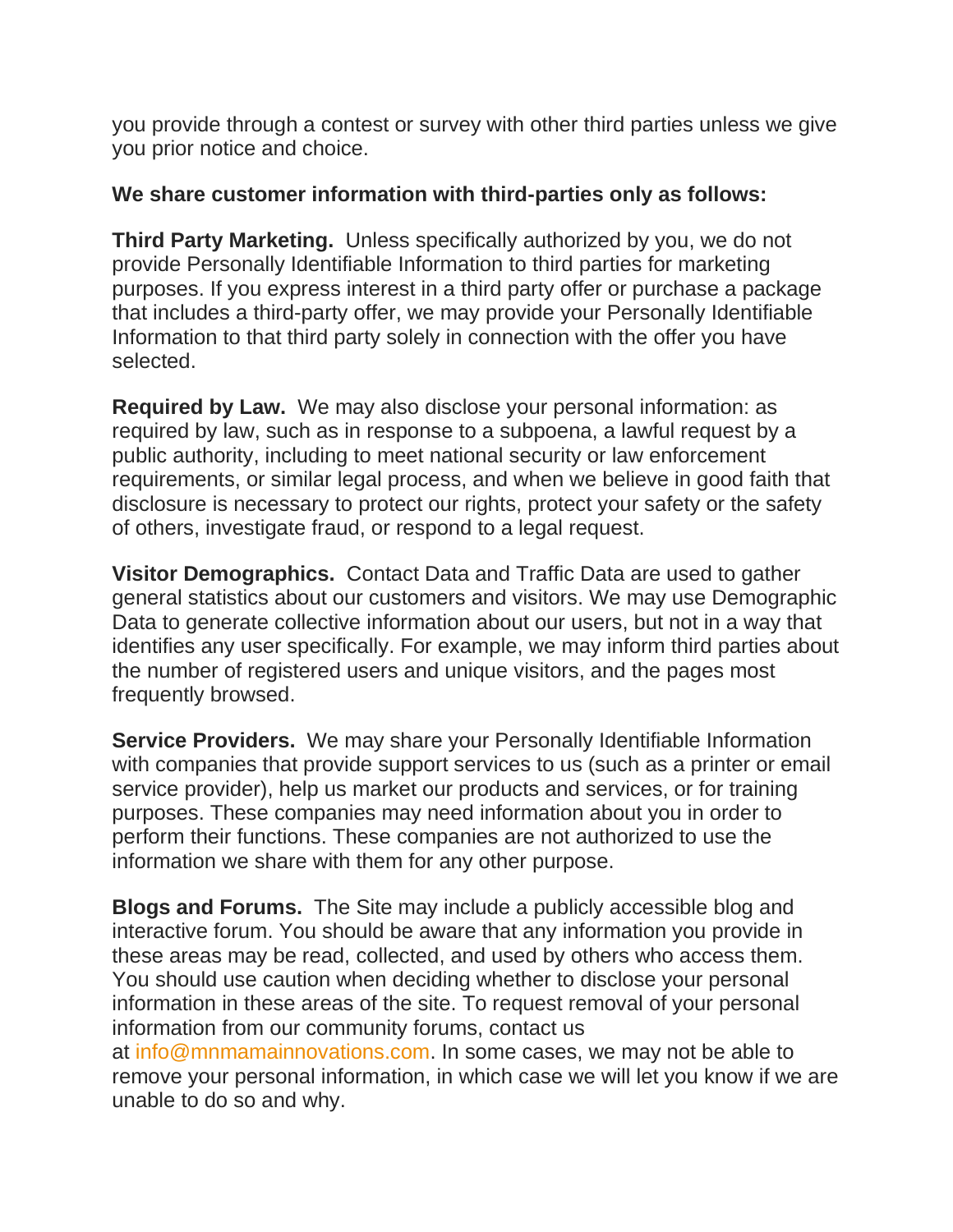**Other Transfers.** We may share Personally Identifiable Information and other data with businesses controlling, controlled by, or under common control with MMI. If MMI is merged, acquired, or sold, or if some or all of our assets or equity are transferred, we may disclose or transfer Personally Identifiable Information and other data in connection with the associated transactions.

**Bankruptcy.** In the event of a MMI bankruptcy, insolvency, reorganization, receivership, or assignment for the benefit of creditors, or the application of laws or equitable principles affecting creditors' rights generally, we may not be able to control how your personal information is treated, transferred, or used. If such an event occurs, your Personally Identifiable Information may be treated like any other MMI asset and sold, transferred, or shared with third parties, or used in ways not contemplated or permitted under this Privacy Policy. In this case, you will be notified via email and/or a prominent notice on our site of any change in ownership or uses of your personal information, as well as any choices you may have regarding your personal information.

## **Links and Social Media**

**Third-Party Websites.** MMI may maintain links to other websites and other websites may maintain links to the Online Services. This Privacy Policy applies only to MMI.com and not to other websites accessible from MMI or that you use to access MMI, each of which may have privacy policies materially different from this Privacy Policy. If you visit other websites, MMI is not responsible for the privacy practices or content of those sites. It is your responsibility to review the privacy policies of non-MMI websites to confirm that you understand and agree with them.

**Social Media Widgets.** Our website includes social media features, such as the LinkedIn button and widgets. These features may collect your IP address, which page you are visiting on our site, and may set a cookie to enable the feature to function properly. Social media features and widgets are either hosted by a third party or hosted directly on our Site. Your interactions with these features are governed by the privacy policy of the company providing it.

# **Accessing and Changing Your Contact Information**

Upon request MMI will provide you with information about whether we hold any of your personal information. In certain circumstances we may be required by law to retain your personal information, or may need to retain your personal information in order to continue providing a service. Please review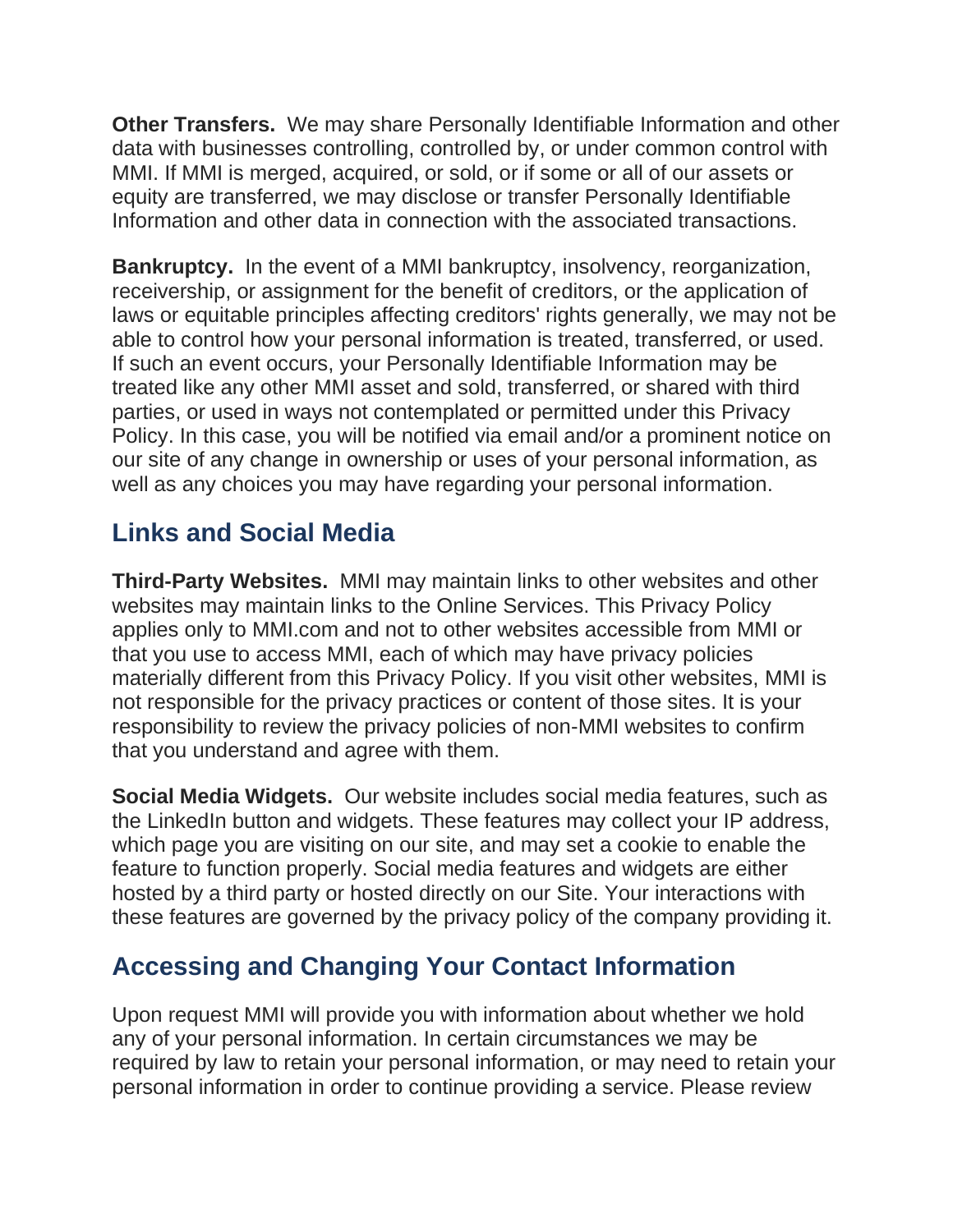the information below to access, correct, or request deletion of your personal information.

**User Contact Access Information.** MMI will give you information about your contact information. This may include information about the nature and status of your order, information you provided to process your order, payment information, and contact information.

**User Access to and Ability to Update Personally Identifiable Information.** If you no longer desire our services, or if you want to remove your Personally Identifiable Information from our internal data, you may terminate your account by contacting Customer Care at [info@mnmamainnovations.com.](mailto:support@picanetwork.org) We will respond to your request as soon as we can, but certainly within 30 days.

**Data Retention.** At minimum, we will retain your information for as long as needed to provide you services, and as necessary to comply with our legal obligations, resolve disputes, and enforce our agreements. MMI may maintain some or all of this data in its archives even after it has been removed from the Site.

### **How Secure Is the Personal Information We Collect?**

**Our Commitment to Data Security.** We strive to make certain that our servers and connections incorporate the latest encryption and security devices. We have implemented physical, electronic, and managerial procedures to safeguard and secure the information we collect. All information is transmitted by secure servers (SSL). Unfortunately, no data transmission is guaranteed to be 100% secure and we therefore cannot guarantee the security of information you transmit to or from the Site, Applications, or through the use of our services, and you provide this information at your own risk. ACCORDINGLY, WE DISCLAIM LIABILITY FOR THE THEFT, LOSS, OR INTERCEPTION OF, OR UNAUTHORIZED ACCESS OR DAMAGE TO, YOUR DATA OR COMMUNICATIONS BY USING THE SITE, APPLICATIONS, AND OUR SERVICES. YOU ACKNOWLEDGE THAT YOU UNDERSTAND AND ASSUME THESE RISKS.

#### **IF YOU BELIEVE YOUR PRIVACY HAS BEEN BREACHED THROUGH USE OF OUR WEBSITE, APPLICATIONS, OR OTHER SERVICES PLEASE CONTACT US IMMEDIATELY AT (612) 234-5211.**